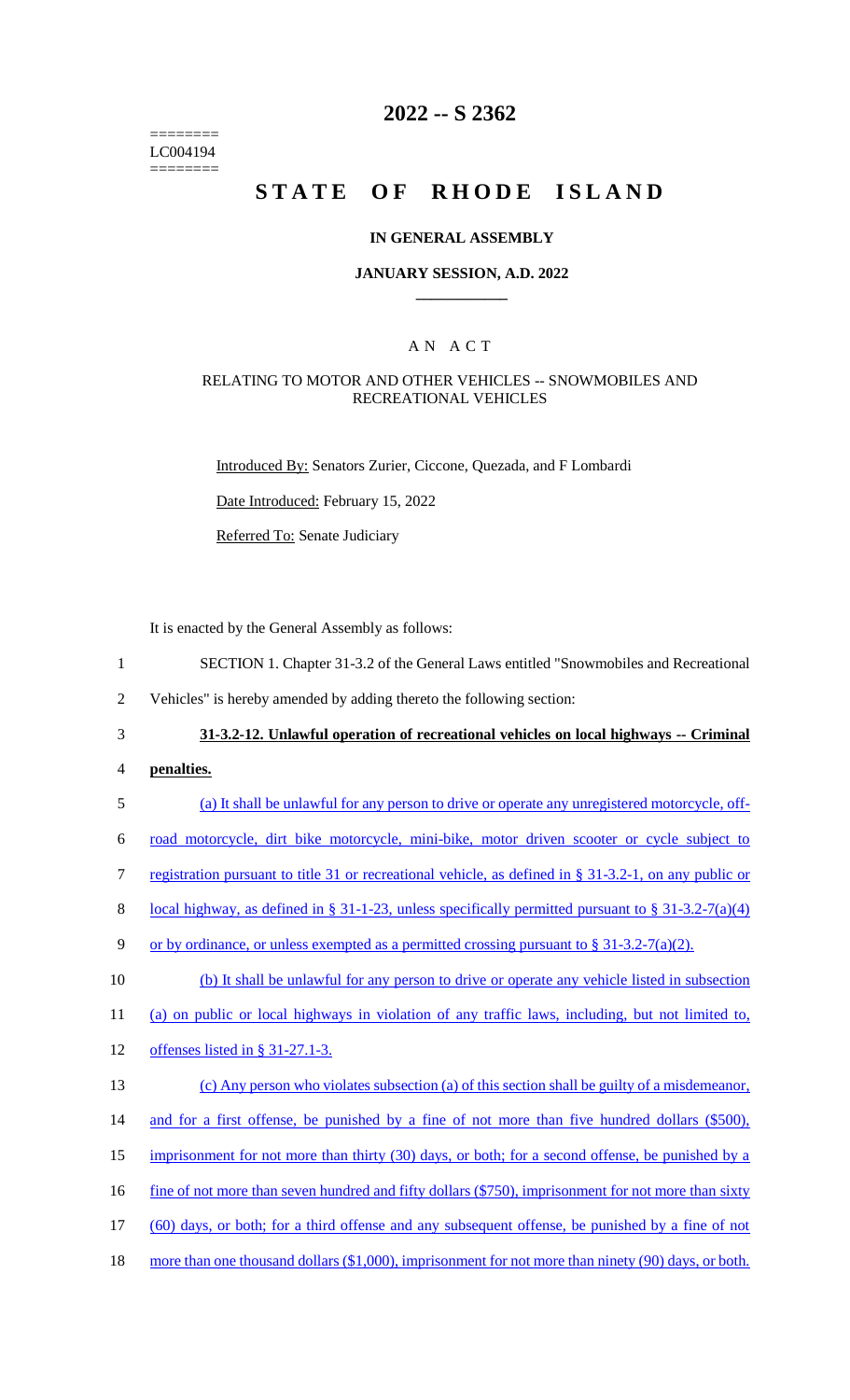| $\mathbf{1}$   | (d) Any person who violates subsection (b) of this section shall be guilty of a misdemeanor;             |
|----------------|----------------------------------------------------------------------------------------------------------|
| $\mathfrak{2}$ | and for a first offense, be punished by a fine of not more than eight hundred dollars (\$800),           |
| $\mathfrak{Z}$ | imprisonment for not more than sixty (60) days, or both; for a second offense, be punished by a          |
| 4              | fine of not more than nine hundred dollars (\$900), imprisonment for not more than one hundred           |
| 5              | twenty (120) days, or both; for a third and any subsequent offense, be punished by a fine of not         |
| 6              | more than one thousand dollars (\$1,000), imprisonment for not more than one hundred and eighty          |
| 7              | $(180)$ days, or both.                                                                                   |
| $8\,$          | (e) In addition to the penalties provided pursuant to subsections (c) and (d) of this section            |
| 9              | the operators of vehicles being operated in violation of subsection (a) of this section may not travel   |
| 10             | in formation in violation of $\S$ 31-15-12.                                                              |
| 11             | Any person who violates this subsection while travelling:                                                |
| 12             | $(1)$ In a group of two $(2)$ to four $(4)$ vehicles in violation of subsection $(a)$ of this section    |
| 13             | shall be guilty of a misdemeanor and punished by a fine of not more than five hundred dollars            |
| 14             | (\$500), imprisonment for not more than thirty (30) days, or both;                                       |
| 15             | (2) In a group of five $(5)$ to ten $(10)$ vehicles in violation of subsection (a) of this section       |
| 16             | shall be guilty of a misdemeanor and punished by a fine of not more than seven hundred fifty dollars     |
| 17             | (\$750), imprisonment for not more than sixty (60) days, or both; and                                    |
| 18             | (3) In a group of more than ten (10) vehicles shall be guilty of a misdemeanor and punished              |
| 19             | by a fine of not more than one thousand dollars $(\$1,000)$ and imprisonment for not more than ninety    |
| 20             | (90) days, or both.                                                                                      |
| 21             | (f) Enforcement.                                                                                         |
| 22             | (1) All local jurisdictions and the department of attorney general shall have the authority              |
| 23             | to enforce the provisions of this section and to promulgate rules and regulations necessary to           |
| 24             | implement and enforce this section.                                                                      |
| 25             | (2) Law enforcement shall have the authority to impound any vehicle operated in violation                |
| 26             | of subsection (a) of this section operated on a public or local highway.                                 |
| 27             | (3) No impounded vehicle listed in subsection (a) of this section shall be released until final          |
| 28             | disposition of all criminal and/or civil charges relating to the operation or storage of any said        |
| 29             | vehicles, nor until proof of ownership and proper registration, according to state statute, is verified  |
| 30             | and applicable towing and storage charges are paid. Additionally, the city solicitor or attorney         |
| 31             | general shall have the authority to commence forfeiture proceedings, as described in subsection (g)      |
| 32             | of this section.                                                                                         |
| 33             | $(g)$ In addition to the penalties in subsections $(c)$ , $(d)$ and $(e)$ of this section, the following |
| 34             | forfeiture provision shall apply:                                                                        |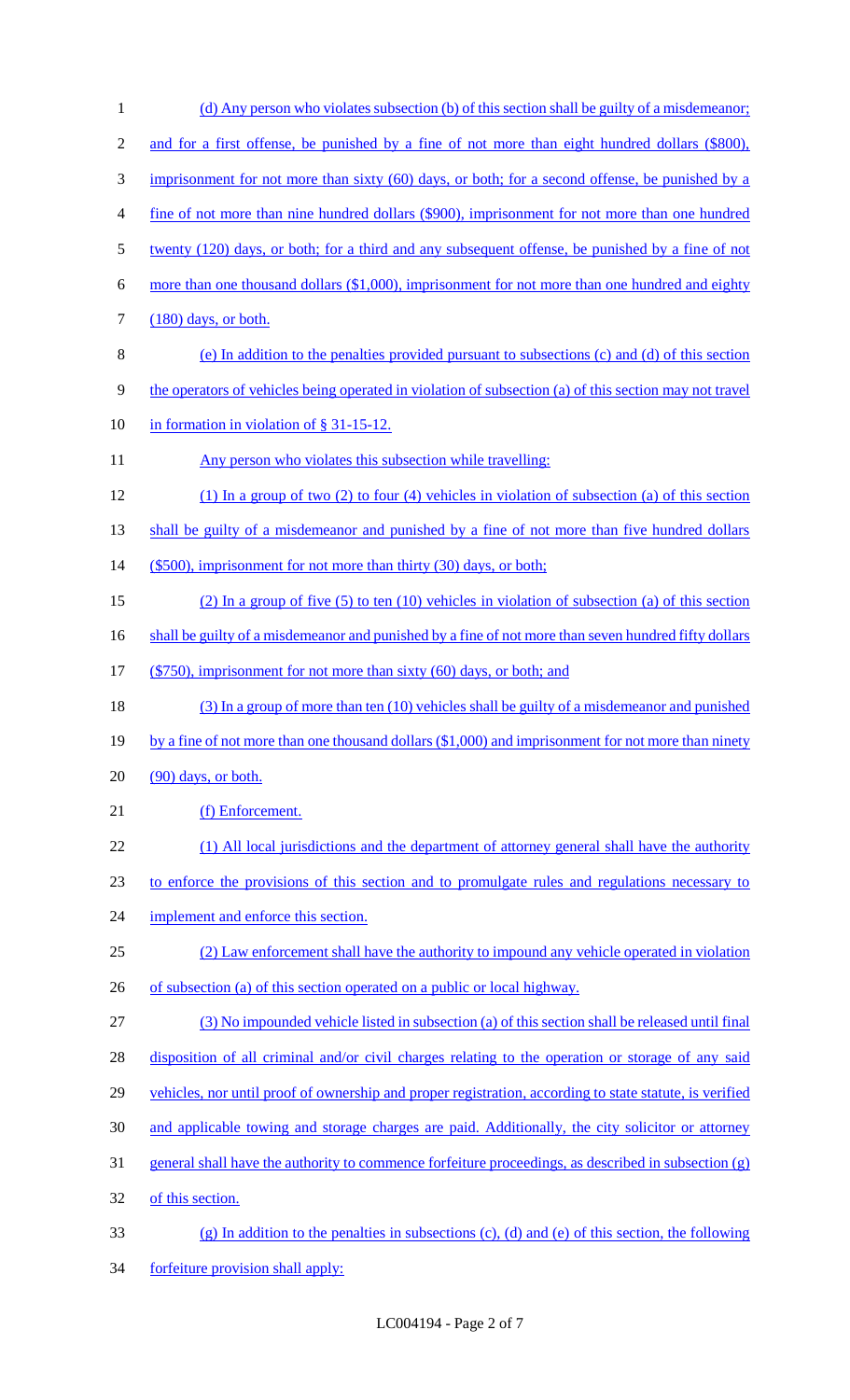(a)(1) Any motor vehicle including, but not limited to, cars, trucks, vessels, or motorcycles, 2 Any vehicles enumerated in subsection (a) of this section, which has have been or is are being used 3 in violation of  $\frac{274.1 \text{ this section}}{274.1 \text{ this section}}$ , may be seized and upon conviction forfeited; provided, that no motor vehicle as enumerated in this section used by any person shall be forfeited under the provisions of this chapter unless it shall appear that the owner of the vehicle had knowledge, actual or constructive, and was a consenting party to the alleged illegal act.

7  $\frac{a(2)}{2}$  Any criminal complaint, information, or indictment charging or violation of traffic 8 laws, including, but not limited to, a violation of  $\frac{2}{5}$  31-27-4.1 this section shall set forth with 9 reasonable particularity the motor vehicle that the attorney general or local law enforcement seeks 10 to forfeit pursuant to this section.

 $\left(\frac{b}{1)(3)(i)}$  The court may, upon application of the attorney general <u>or local solicitor</u>, enter a restraining order or injunction, require any person claiming any interest in the subject vehicle to execute a satisfactory performance bond to the state, or take any other action to preserve the 14 availability of the vehicle subject to forfeiture described in  $\frac{21-27-4.3}{21}$  this section, whether prior or subsequent to the filing of a complaint, indictment, or information.

16  $\frac{(2)(ii)}{(2)(ii)}$  Written notice and an opportunity for a hearing shall be afforded to persons 17 appearing to have an interest in the vehicle, the hearing, however, to be limited to the issues of 18 whether:

 $\frac{(\mathbf{i}) (\mathbf{A})}{(\mathbf{A})}$  There is a substantial probability that the state <u>or local jurisdiction</u> will prevail on the issue of forfeiture and that failure to enter the order will result in the vehicle being destroyed, conveyed, encumbered or further encumbered, removed from the jurisdiction of the court, depreciated in value or otherwise made unavailable for forfeiture; and

23  $(iii)(B)$  The need to preserve the availability of the vehicle through the entry of the requested 24 order outweighs the hardship on any party against whom the order is to be entered.

 (c)  $(1)(4)(i)$  A temporary restraining order under this section may be entered upon 26 application of the attorney general or local solicitor without notice or opportunity for a hearing when a complaint, information, or indictment has not yet been filed with respect to the vehicle if 28 the attorney general or local jurisdiction demonstrates that there is probable cause to believe that the vehicle with respect to which the order is sought would, in the event of conviction, be subject to forfeiture under § 31-27-4.3 and this section and that provision of notice will jeopardize the availability of the vehicle for forfeiture. The temporary restraining order shall expire within ten (10) days of the date on which it is entered unless extended for good cause shown or unless the party against whom it is entered consents to an extension for a longer period.

 $\frac{(2)(ii)}{2}$  A hearing requested by any party in interest concerning an order entered under this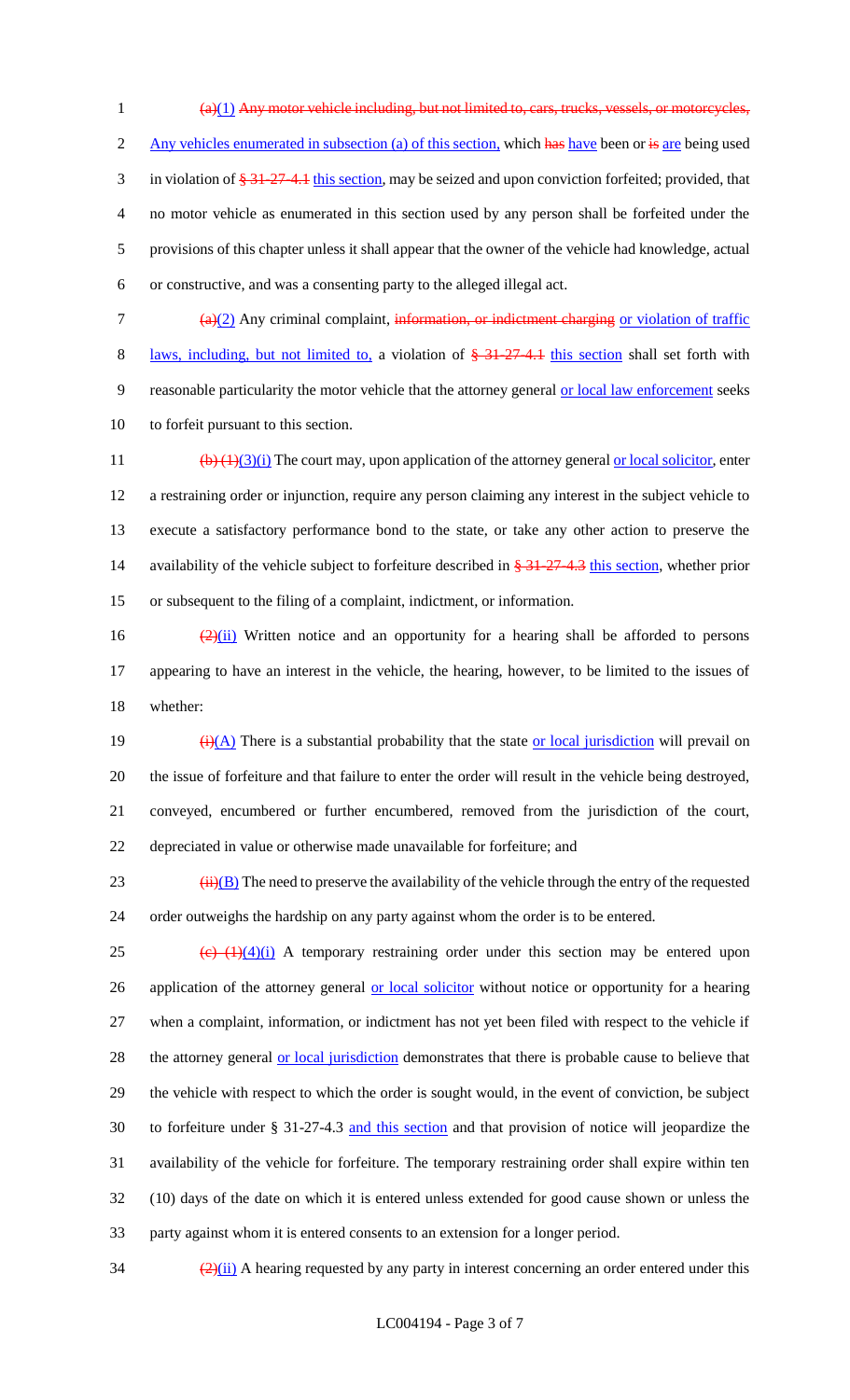1 subsection shall be held at the earliest possible time and prior to the expiration of the temporary

2 order.

 $\frac{(3)(iii)}{(2i)}$  The court may receive and consider, at the hearing held pursuant to this subsection, 4 evidence and information that would be inadmissible in court.

 $\frac{d}{d}\frac{3}{5}$  Upon conviction of a person for the covered offense, the court may enter a judgment 6 of forfeiture of the vehicle described in  $\S 31-27-4.1$  this section to the state or local jurisdiction and 7 may also authorize the attorney general or local solicitor to seize the motor vehicle ordered forfeited 8 upon any terms and conditions that the court shall deem proper. Following the entry of an order 9 declaring the vehicle forfeited, the court may, upon application of the attorney general or local 10 solicitor:

11  $\left(1\right)$  Enter appropriate restraining orders or injunctions;

12  $\frac{(2)(ii)}{(2)(ii)}$  Require the execution of satisfactory performance bonds, appoint receivers, 13 conservators, appraisers, accountants, or trustees; or

14  $(3)(iii)$  Take any other action to protect the interest of the state or local jurisdiction in the 15 property ordered forfeited.

16 (e)(6) All right, title, and interest in the vehicle described in §  $\frac{31-27-4}{1}$  this section vests 17 in the state or local jurisdiction upon the commission of the act giving rise to forfeiture under this 18 chapter. Any such vehicle that is subsequently transferred to any person may be the subject of a 19 special verdict of forfeiture and shall be ordered forfeited to the state or local jurisdiction, unless 20 the transferee establishes in a hearing pursuant to subsection  $\left(\frac{f}{f}\right)$  of this section that he or she is 21 a bona fide purchaser for value of the vehicle who at the time of purchase was reasonably without 22 cause to believe that the vehicle was subject to forfeiture.

23  $(f)(7)$  Procedures subsequent to the special verdict of forfeiture shall be as follows:

 $(1)(i)$  Following the entry of an order of forfeiture under this section, the state or local 25 jurisdiction shall publish notice of the order and of its intent to dispose of the vehicle once per week 26 for at least three (3) weeks in any manner that the attorney general or local solicitor may provide 27 by regulation. The attorney general or local solicitor shall also, to the extent practicable, provide 28 written notice to all parties known to have an interest in the vehicle and all parties whose identity 29 is reasonably subject to discovery and who may have an interest in the forfeited vehicle.

 $\frac{(2)(ii)}{(2)(ii)}$  Any person, other than the defendant, asserting any interest in the vehicle that has 31 been ordered forfeited to the state or local jurisdiction pursuant to this section may, within one 32 hundred eighty (180) days of the final publication of notice or his or her receipt of notice under 33 subdivision  $\frac{1}{12}$  (i) of this subsection, whichever is earlier, petition the court for a hearing to 34 adjudicate the validity of his or her alleged interest in the vehicle.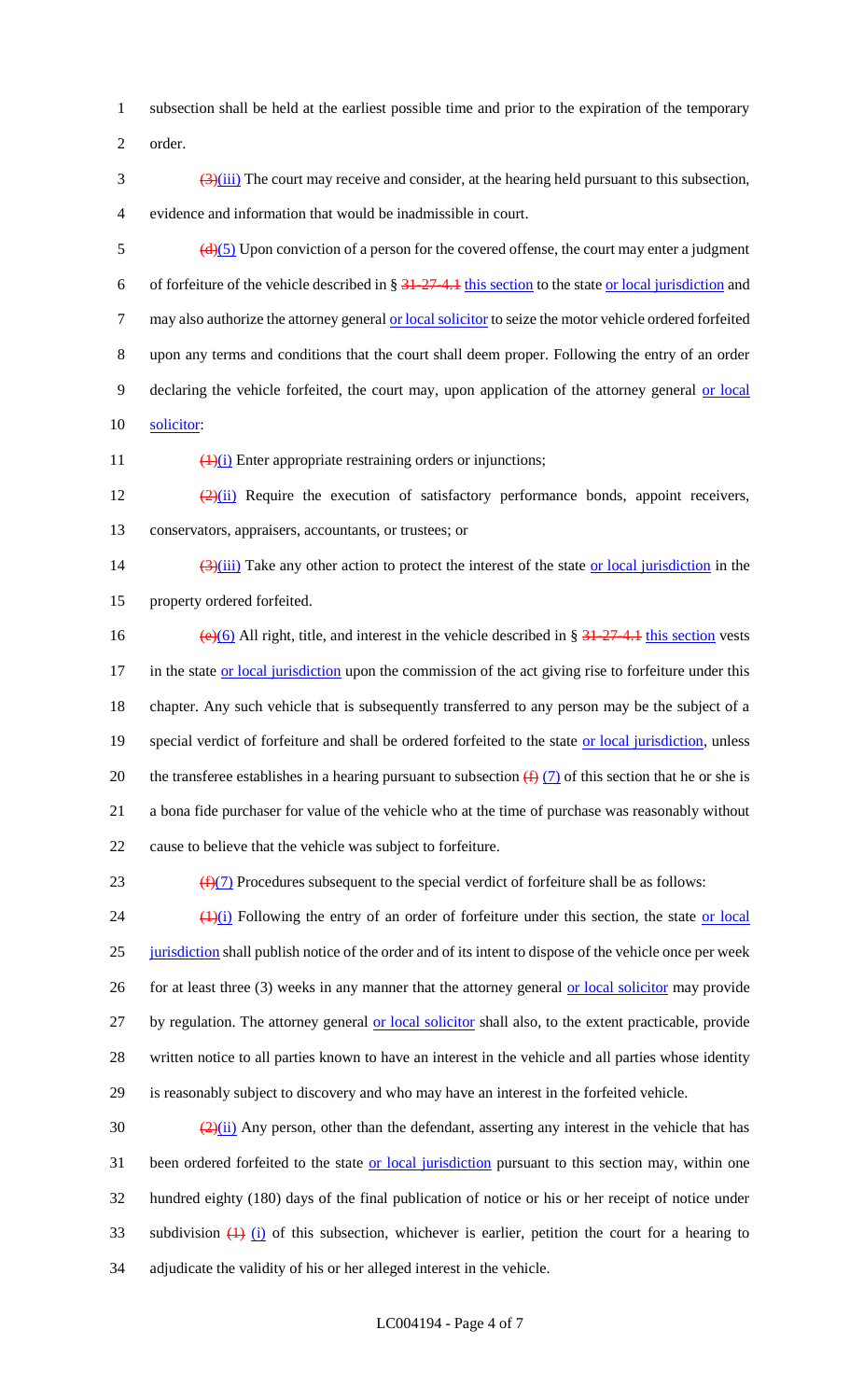$\frac{(3)(iii)}{(2i)}$  The petition shall be signed by the petitioner under penalty of perjury and shall set forth the nature and extent of the petitioner's right, title, or interest in the vehicle; any additional facts supporting the petitioner's claim; and the relief sought.

 $\left(4\right)(iv)$  The hearing on the petition shall, to the extent practicable and consistent with the interest of justice, be held within thirty (30) days of the filing of the petition. The court may consolidate the hearing on the petition with a hearing on any other petition filed by a person other than the defendant and concerning the same vehicle.

 $(5)(v)$  At a hearing, the petitioner may testify and present evidence and witnesses on his or her own behalf, and cross-examine witnesses who appear at the hearing. The state or local 10 jurisdiction may present evidence and witnesses in rebuttal and in defense of its claim to the vehicle and cross-examine witnesses who appear at the hearing. In addition to testimony and evidence presented at the hearing, the court shall consider the relevant portions of the record of the criminal 13 case or violations of this section that resulted in the order of forfeiture.

14  $\left(\frac{6}{\sqrt{v}}\right)$  In accordance with its findings at the hearing, the court shall amend the order of forfeiture if it determines that the petitioner has established by a preponderance of the evidence that:

17 (i)(A) The petitioner has a right, title, or interest in the vehicle, and the right, title or interest was vested in the petitioner rather than the defendant or was superior to any right, title, or interest of the defendant at the time of the commission of the acts which gave rise to the forfeiture of the vehicle under this section; or

21  $(iii)(B)$  The petitioner is a bona fide purchaser for value of any right, title or interest in the vehicle and was at the time of purchase reasonably without cause to believe that the property was subject to forfeiture under this section.

 $(7)(8)$  Following the court's disposition of all petitions filed under this section, or if no such petitions are filed, following the expiration of the period provided in this section for the filing of 26 the petitions, the state or local jurisdiction shall have clear title to the vehicle that is the subject of the order of forfeiture and shall transfer good and sufficient title to any subsequent purchaser, transferee, or fund as provided in this chapter.

 $\left(\frac{8}{9}\right)$  Except as provided in this section, no party claiming an interest in the vehicle subject to forfeiture under this section may:

 (i) Intervene in a trial or appeal of a criminal case involving the forfeiture of the property; or

33 (ii) Commence any action against the state or local jurisdiction concerning the validity of the alleged interest.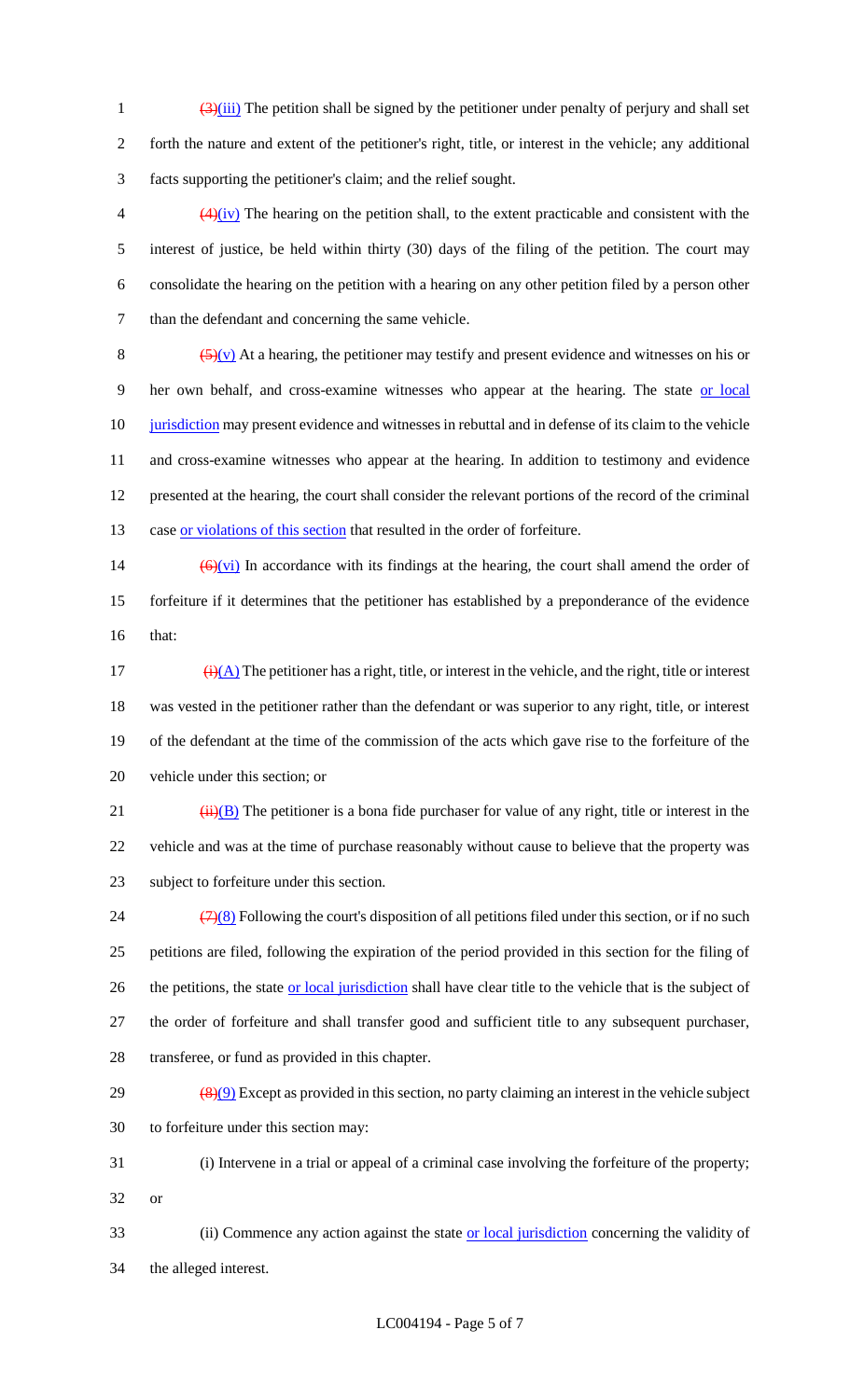$\frac{(\mathbf{g})(h)}{h}$  In order to facilitate the identification or location of the vehicle declared forfeited and to facilitate the disposition of petitions filed pursuant to this section after the entry of an order 3 declaring a vehicle forfeited to the state or local jurisdiction, the court may, upon application of the attorney general or local solicitor, order that the testimony of any witness relating to the forfeited vehicle be taken by deposition and that any designated book, paper, document, record, recording (electronic or otherwise), or other material not privileged, be produced at the same time and place, in the same manner as provided for the taking of depositions under the Rules of Civil Procedure. 8 (h)(i) If the vehicle described in  $\frac{24-27-4.1}{27-4.1}$  this section: (1) cannot be located; (2) has been transferred to, sold to or deposited with a third party; (3) has been placed beyond the jurisdiction of the court; (4) has been substantially diminished in value by any act or omission of the defendant; the court shall order the forfeiture of any other property of the defendant up to the

12 value of the subject property.

- 13  $\frac{(\mathbf{i})(\mathbf{j})}{(\mathbf{i})}$  The court shall have jurisdiction to enter orders as provided in this section without 14 regard to the location of any property that may be subject to forfeiture under this section or that has 15 been ordered forfeited under this section.
- 16 SECTION 2. This act shall take effect upon passage.

======== LC004194 ========